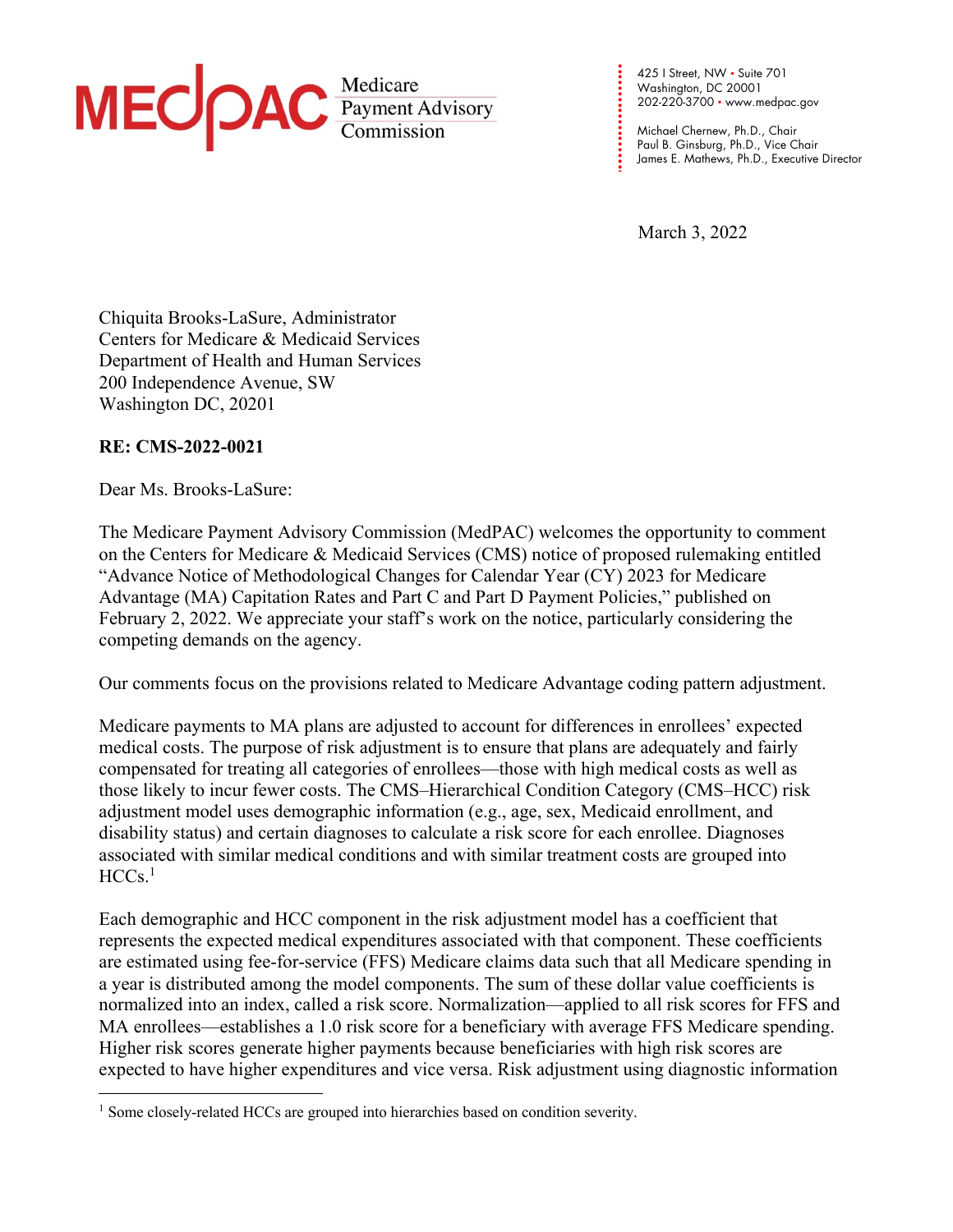creates a clear financial incentive for MA plans: Documenting more HCCs increases Medicare's payment to the MA plan.

Because the CMS–HCC model uses FFS Medicare claims data to estimate the model coefficients, the model calculates an expected spending amount based on FFS Medicare costs and diagnostic coding patterns. Most diagnoses are reported on physician and outpatient claims, which in FFS Medicare tend to be paid based on procedure codes, thus providing little financial incentive to document diagnoses for FFS beneficiaries. If certain diagnoses are not reported on FFS claims, the cost of treating those conditions is attributed to other components in the model, including the coefficients for age and sex categories. For MA payments to be accurate, diagnoses must be coded with the same intensity in both FFS Medicare and MA. When MA plans submit more diagnoses for a beneficiary than would have been documented in FFS Medicare, the program spends more for that beneficiary in MA than it would have if the beneficiary were in FFS. Because MA plans have significant financial incentives to code as many diagnoses as possible, coding intensity is higher in MA than in FFS Medicare, and payments to MA plans are thus higher than intended.

The Deficit Reduction Act of 2005 (DRA) mandated that CMS study the impact of coding differences on MA payments and required the agency to make an adjustment to MA risk scores to address the impact of MA and FFS coding differences. The study concluded with an adjustment reducing MA risk scores by 3.41 percent, which was applied from 2010 through 2013. Starting in 2014, legislation specified a minimum reduction of about 4.9 percent, which rose gradually to a minimum adjustment of about 5.9 percent in 2018, where it will remain until the Secretary implements risk adjustment using MA diagnostic, cost, and use data.<sup>2</sup>

To date, the Secretary has reduced MA risk scores by the minimum amount required by law and has not produced another study of the impact of coding intensity. For 2023, CMS proposes once again to apply the minimum required adjustment of 5.9 percent.

#### *Comment*

We understand the agency's inclination to proceed cautiously in making large changes (positive or negative) to Medicare payments—whether provider payments under FFS or payments to health plans under Medicare Advantage—so as to ensure that beneficiary access is not compromised. These concerns may be heightened given the value that Medicare beneficiaries put on the MA program, evidenced by strong year-over-year growth in MA enrollment.

However, over time, coding intensity has generated tens of billions of dollars in excess payments to MA plan sponsors. The cost of those payments is borne by taxpayers, Medicare beneficiaries, and state Medicaid agencies who fund the Medicare program. <sup>3</sup> We assert that the evidence documented by MedPAC and others over many years indicates that stronger action to address coding intensity is needed. The current approach of making only the statutory minimum adjustment to MA plan payments is not consistent with current law, since the DRA states that in

<sup>&</sup>lt;sup>2</sup> Section 1853 (a)(1)(C)(ii) of the Social Security Act [42 U.S.C. 1395w–23(a)(1)(C)(ii)].

<sup>&</sup>lt;sup>3</sup> Many Medicare beneficiaries and state Medicaid agencies help fund the Medicare program through Part B premiums.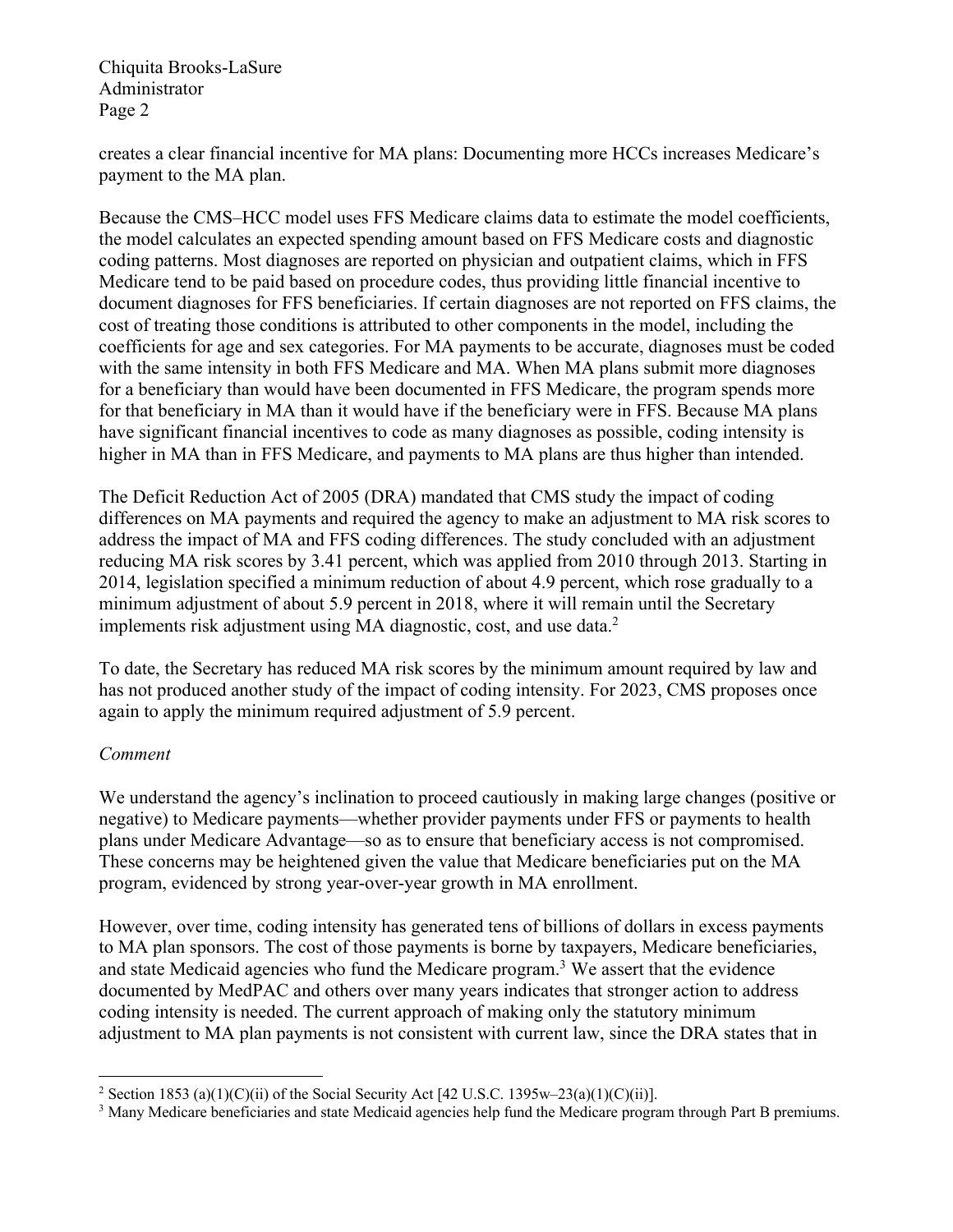applying risk adjustment to payments for MA plans "the Secretary shall ensure that such adjustment reflects changes in treatment and coding practices in the fee-for-service sector and reflects differences in coding patterns between Medicare Advantage plans and providers under part A and B to the extent that the Secretary has identified such differences."4 Failure to stem the excess spending created by coding intensity further jeopardizes the Medicare program's already challenging fiscal sustainability. We urge the Secretary and CMS to increase the coding intensity adjustment to more fully reflect the magnitude of this excess spending.

The agency's current approach to addressing MA coding intensity is problematic for three reasons: (1) the adjustment does not account for the full impact of coding intensity and allows excess spending to continue, increasing the overall cost of the Medicare program, escalating Part B premiums for all beneficiaries, and accelerating the depletion of the Part A trust fund; (2) the across-the-board adjustment (reducing all MA risk scores by 5.9 percent) generates payment inequity between contracts coding more aggressively and those coding more similarly to FFS Medicare; and (3) the approach does not address the underlying causes of coding intensity, thereby allowing coding intensity to undermine the goal of plans competing on the basis of quality and costs.

## **CMS's adjustment does not fully account for coding differences, inflating payments to MA plans by more than \$91 billion between 2007 and 2022**

Over the past several years, a growing body of research has demonstrated that the impact of MA and FFS coding differences are far larger than the minimum adjustment that the Secretary has routinely applied. At least eight independent studies, using a variety of methods and data sources, corroborate our findings that the impact of plan coding intensity has always been larger than the adjustment that CMS applied in any given year. 5,6,7,8,9,10,11,12

MedPAC has also been estimating the impact of coding intensity since 2015, and we are able to estimate the magnitude of MA coding intensity relative to Medicare's payment adjustment for

<sup>&</sup>lt;sup>4</sup> Section 1853 (a)(1)(C)(ii)(I) of the Social Security Act [42 U.S.C. 1395w–23(a)(1)(C)(ii)(I)].

<sup>5</sup> Kronick, R., and F. M. Chua, Department of Health and Human Services. 2021. *Industry-wide and sponsor-specific estimates of Medicare Advantage coding intensity.* November 11. Available at https://ssrn.com/abstract=3959446.

<sup>6</sup> Jacobs, P. D., and R. Kronick. 2018. Getting what we pay for: How do risk-based payments to Medicare Advantage plans compare with alternative measures of beneficiary health risk? *Health Services Research*. 53(6): 4997–5015.

 $^7$  Hayford, T. B., and A. L. Burns. 2018. Medicare Advantage enrollment and beneficiary risk scores: Difference-indifferences analyses show increases for all enrollees on account of market-wide changes. *Inquiry* 55 (January– December): 46958018788640.

<sup>8</sup> Congressional Budget Office. 2017. *Effects of Medicare Advantage enrollment on beneficiary risk scores.* Working paper 2017-08. Washington, DC: CBO.

<sup>9</sup> Geruso, M., and T. Layton. 2015. *Upcoding: Evidence from Medicare on squishy risk adjustment.* NBER working paper no. 21222. Cambridge, MA: National Bureau of Economic Research.

<sup>10</sup> Kronick, R., and W. P. Welch. 2014. Measuring coding intensity in the Medicare Advantage program. *Medicare & Medicaid Research* Review 4, no. 2.

<sup>11</sup> Government Accountability Office. 2013. *Medicare Advantage: Substantial excess payments underscore need for CMS to improve accuracy of risk score adjustments.* GAO-13-206. Washington, DC: GAO.

<sup>12</sup> Government Accountability Office. 2012. *Medicare Advantage: CMS should improve the accuracy of risk score adjustments for diagnostic coding practices.* GAO-12-51. Washington, DC: GAO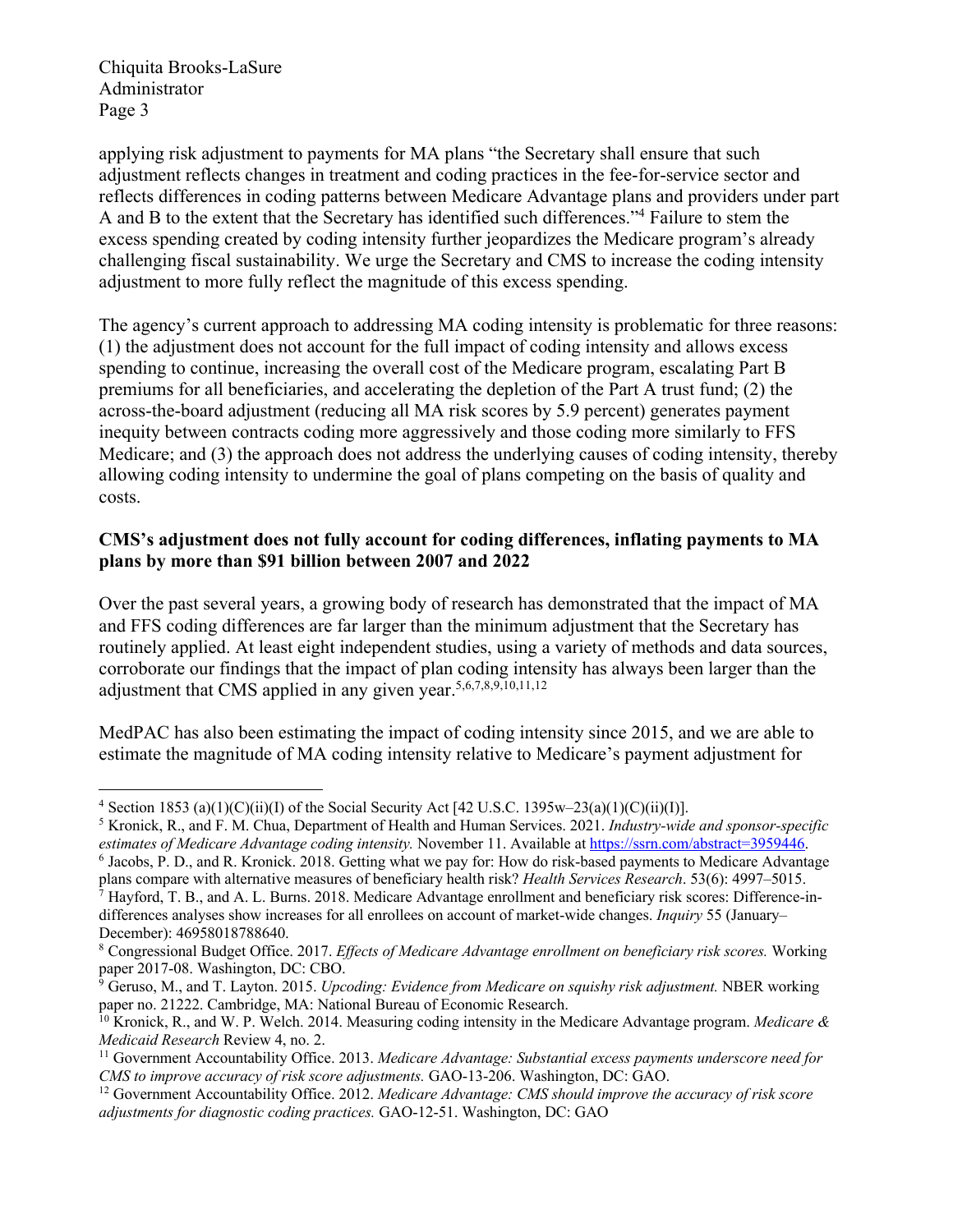each year from 2007 (the first year the CMS–HCC was fully implemented) to 2020 (the most recent year of available data). In Figure 1, the percentages at the top of each bar show our estimate of the impact of coding intensity for each year. The black portion of each column shows the coding adjustment that CMS applied in each year, while the gray portion shows the level of uncorrected coding intensity resulting in inflated payments to MA plans. Without intervention, MA coding intensity increases by about 1 percentage point per year, although the increase from 2019 to 2020 was smaller than in prior years. (Decreases in 2014, 2016, and 2017 were due to one-time events. $^{13}$ )

#### **Figure 1. Impact of coding intensity on MA risk scores was larger than the adjustment for coding pattern differences, 2007–2020**



Note: MA (Medicare Advantage), FFS (fee-for-service). All estimates account for any differences in age and sex between MA and FFS populations. Annual adjustment for MA coding began in 2010. MA coding intensity increased MA risk scores by about 1 percentage point annually, but was offset by new risk adjustment model versions in 2014, 2016, and 2017 and by increased FFS coding in 2016 and 2017.

Source: MedPAC analysis of CMS enrollment and risk score files.

<sup>&</sup>lt;sup>13</sup> MA coding intensity fell in 2014, 2016, and 2017 due to the introduction of model versions that were less susceptible to MA and FFS diagnostic coding differences. In 2016 and 2017, MA risk scores grew at about the same rate as in prior years, but FFS risk scores grew at a faster rate, likely caused by Medicare's transition from using International Classification of Diseases (ICD)–9 to ICD–10 diagnosis codes in October 2015.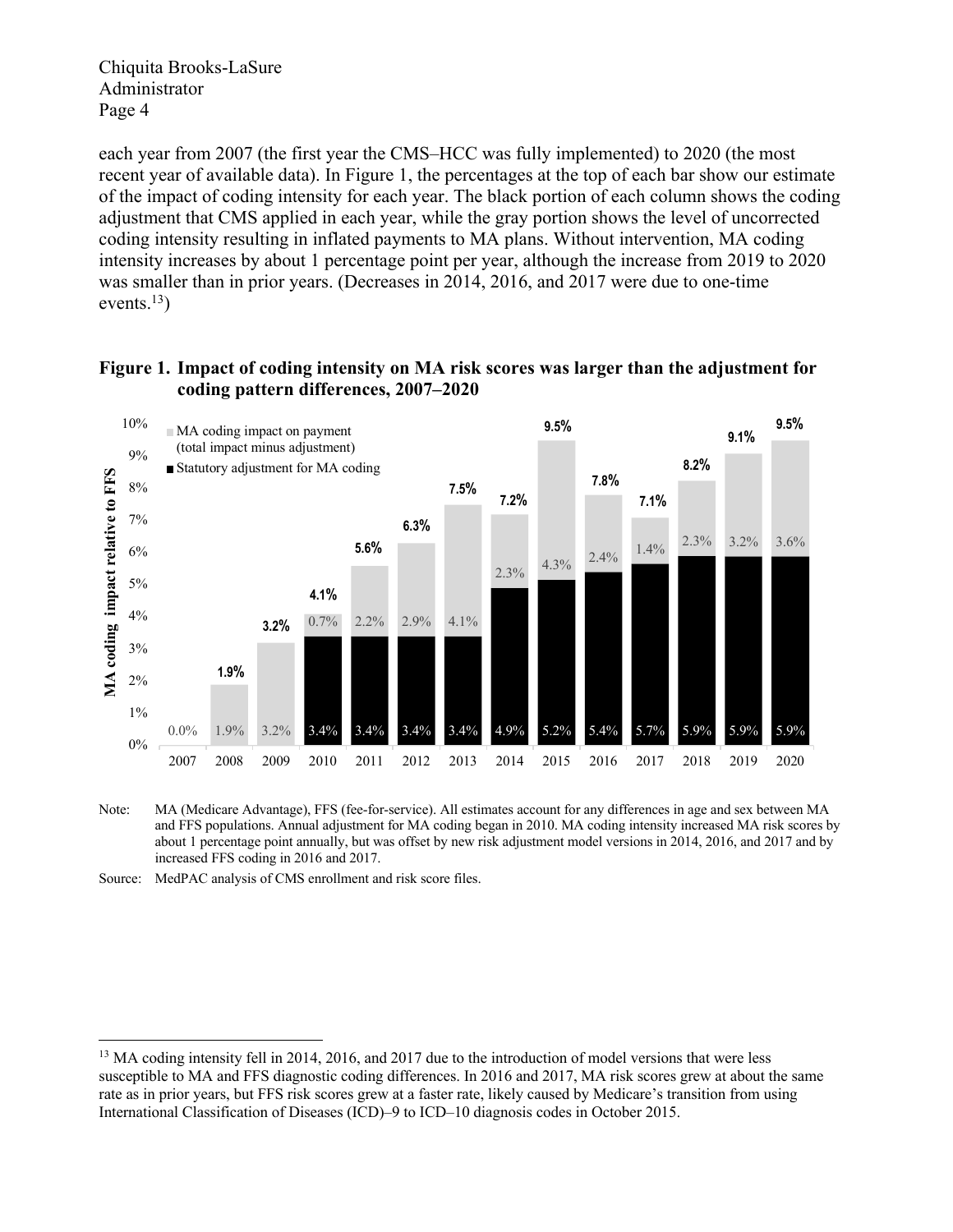Exacerbating the effects of coding intensity–driven overpayments is the fact that beneficiary enrollment in MA is growing faster than ever. The combination of enrollment growth and coding intensity will result in excess Medicare spending of almost \$15 billion in 2022 alone (Figure 2). By the end of 2022, Medicare will have cumulatively paid MA plans more than \$91 billion just due to coding intensity since the CMS–HCC model was implemented. If CMS implements its proposal to apply the minimum 5.9 percent adjustment in 2023, we estimate that Medicare spending for coding intensity will rise by \$16.2 billion, to a total of more than \$107 billion since 2007. Given the financial status of the Medicare program, it is imperative that CMS act now to fully account for the impact of coding intensity.

## **Figure 2. Uncorrected MA coding intensity has generated more than \$91 billion in payments to plans since 2007 and will generate \$16 billion more under CMS's proposal for 2023**



Note: MA (Medicare Advantage). Estimates for 2007 through 2020 are based on MedPAC's estimate of uncorrected coding intensity and Medicare spending for MA plans from the Medicare Trustees' Reports.

<sup>a</sup> The estimates for 2021 and 2022 conservatively assume that uncorrected coding intensity will be the same as in 2020 (3.6 percent, although all evidence suggests that it will be larger) and are based on projected Medicare spending for MA plans from the 2021 Medicare Trustees' Report.

<sup>b</sup> The estimate for 2023 conservatively assumes that uncorrected coding intensity will be the same as in 2020 (3.6 percent, although all evidence suggests that it will be larger), is based on projected Medicare spending for MA plans from the 2021 Medicare Trustees' Report, and assumes that CMS will apply the proposed 5.9 percent coding adjustment.

Source: MedPAC analysis of CMS enrollment and risk score files, and Medicare Trustee's Reports, 2019–2021.

#### **Applying an across-the-board adjustment generates payment inequity across MA contracts**

Each year, we break down our overall estimate of coding intensity impact relative to the statutory minimum coding adjustment and to FFS Medicare at the MA contract level (contracts may include one or more plans from the same sponsor).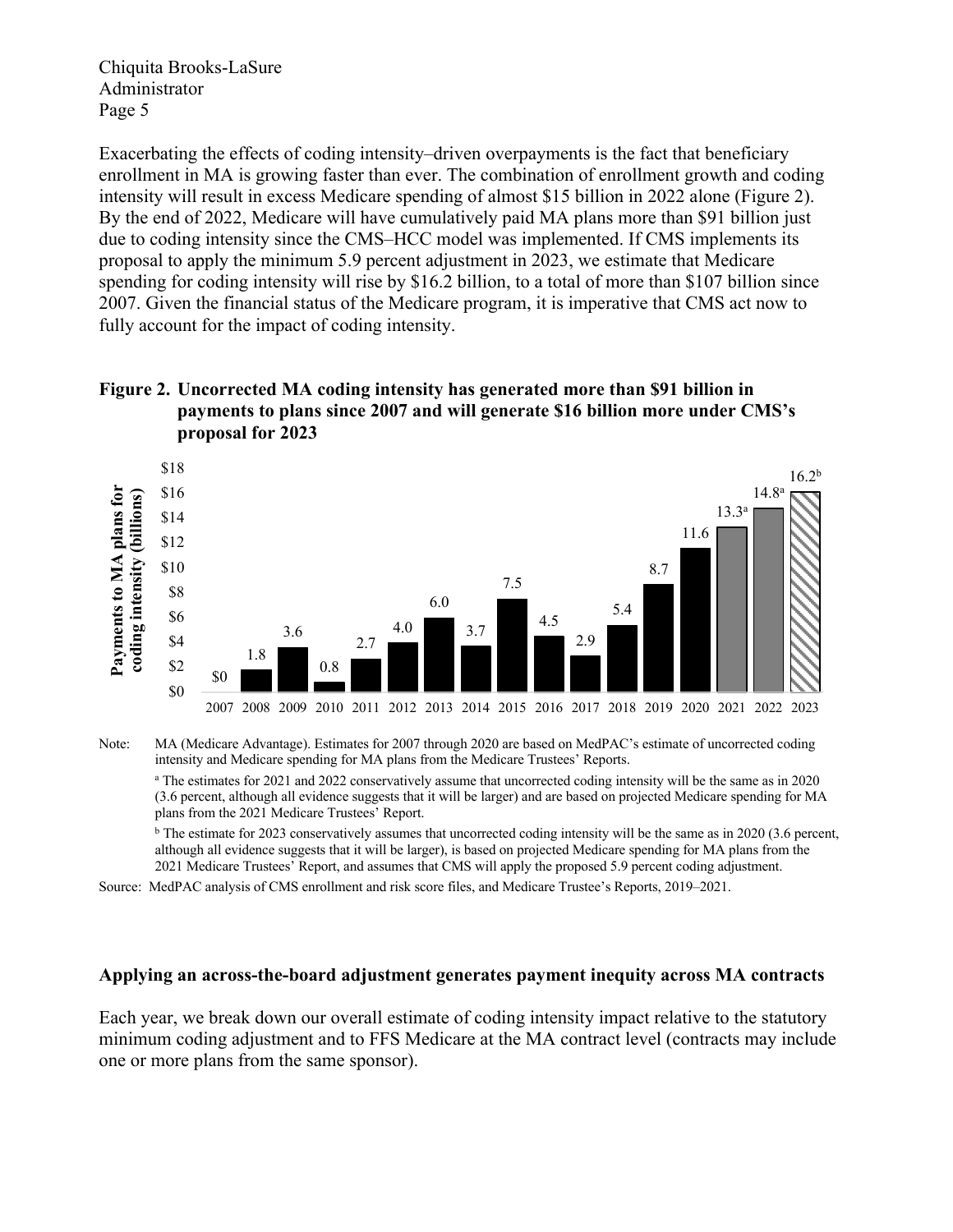



Note: MA (Medicare Advantage), FFS (fee-for-service). Excludes MA contracts with enrollment below 2,500 (represents less than 1 percent of MA enrollment), contracts for the Program of All-Inclusive Care for the Elderly, and special needs plans. Analysis is based on retrospective cohorts of 2020 enrollees, tracked backward for as long as they were continuously enrolled in the same program (FFS or MA) or as far back as 2007.

The substantial variation in coding intensity illustrated in Figure 3 highlights the second problem with CMS's approach to addressing coding intensity: The across-the-board adjustment generates inequity across plans, with plans that code diagnoses most aggressively continuing to financially benefit from that coding, while plans that code more similarly to FFS Medicare are penalized. These payment differences are substantial.

## **CMS's approach does not address the underlying causes of coding intensity, allowing coding intensity to undermine the goal of plans competing on the basis of quality and costs**

Incentives to improve quality and reduce health care costs are driven by the policy determining MA plan rebates. Rebates are one of the primary ways that MA plans compete because rebates fund the extra benefits (e.g., reduced cost sharing and premiums, supplemental health benefits) that attract more enrollees.

Source: MedPAC analysis of CMS enrollment and risk score files.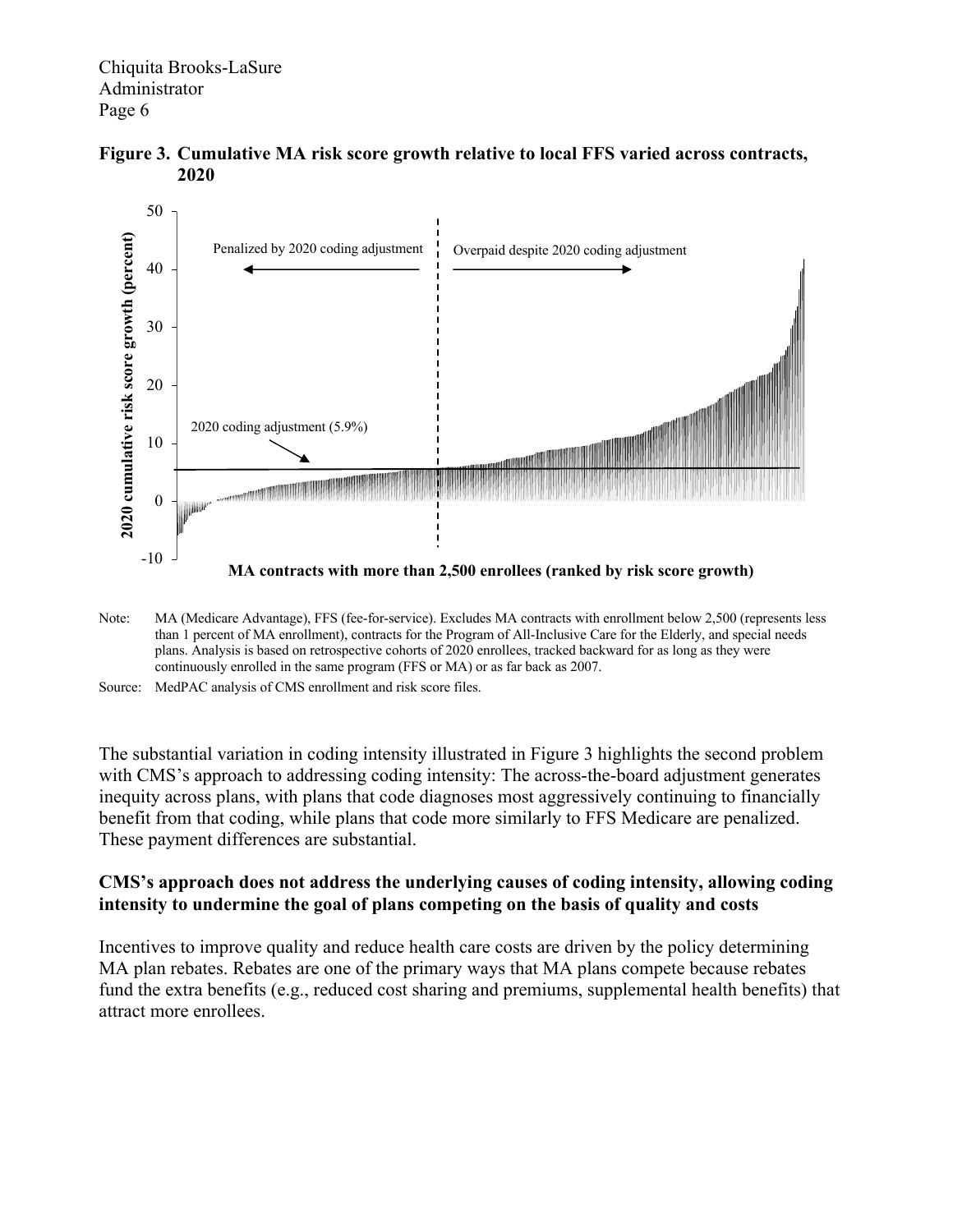A plan's rebate is calculated as the difference between a plan's benchmark and bid, multiplied by a rebate percentage (which varies by the plan's quality star rating). As shown in Figure 4, lowering health care costs reduces a plan's bid, while improving quality can increase both a plan's rebate percentage and its benchmark. Either strategy results in a larger rebate and more extra benefits offered to enrollees.

# **Figure 4. MA coding intensity undermines the goal of plans competing on the basis of improving quality and reducing costs**





However, increasing coding intensity also raises a plan's benchmark, leading to a higher rebate and the ability to offer more extra benefits. Increasing coding intensity therefore may generate a competitive advantage for a plan and may crowd out efforts to improve quality or lower health care costs. At the very least, both the size of plan rebates and plan competition for more enrollees are based on a combination of all three strategies: lowering health care costs, improving quality, and increasing coding intensity.

Although the resources devoted to coding intensity offer no societal benefit, coding intensity likely increases MA enrollment as added extra benefits influence more Medicare beneficiaries to choose to enroll in an MA plan rather than FFS Medicare. For 2022, annual extra benefits in MA average nearly \$2,000 (a historic high for the sixth straight year) and account for about 15 percent of payments to MA plans. Extra benefits for reduced cost sharing may be financially beneficial to MA enrollees, but policy makers have no information about the value of the supplemental benefits that plans offer nor about beneficiaries' use of them.<sup>14</sup>

<sup>&</sup>lt;sup>14</sup> The most commonly offered supplemental benefits in 2021 were: worldwide emergency care; routine eye exam; worldwide urgent care; fitness benefit; annual physical exam; routine hearing exam; eyewear, contacts; worldwide emergency care transportation; dental, preventive cleaning and oral exam; and eyewear, lenses and frames. See Chapter 1 ("Rebalancing Medicare Advantage benchmark policy") of the Commission's June 2021 report for more information.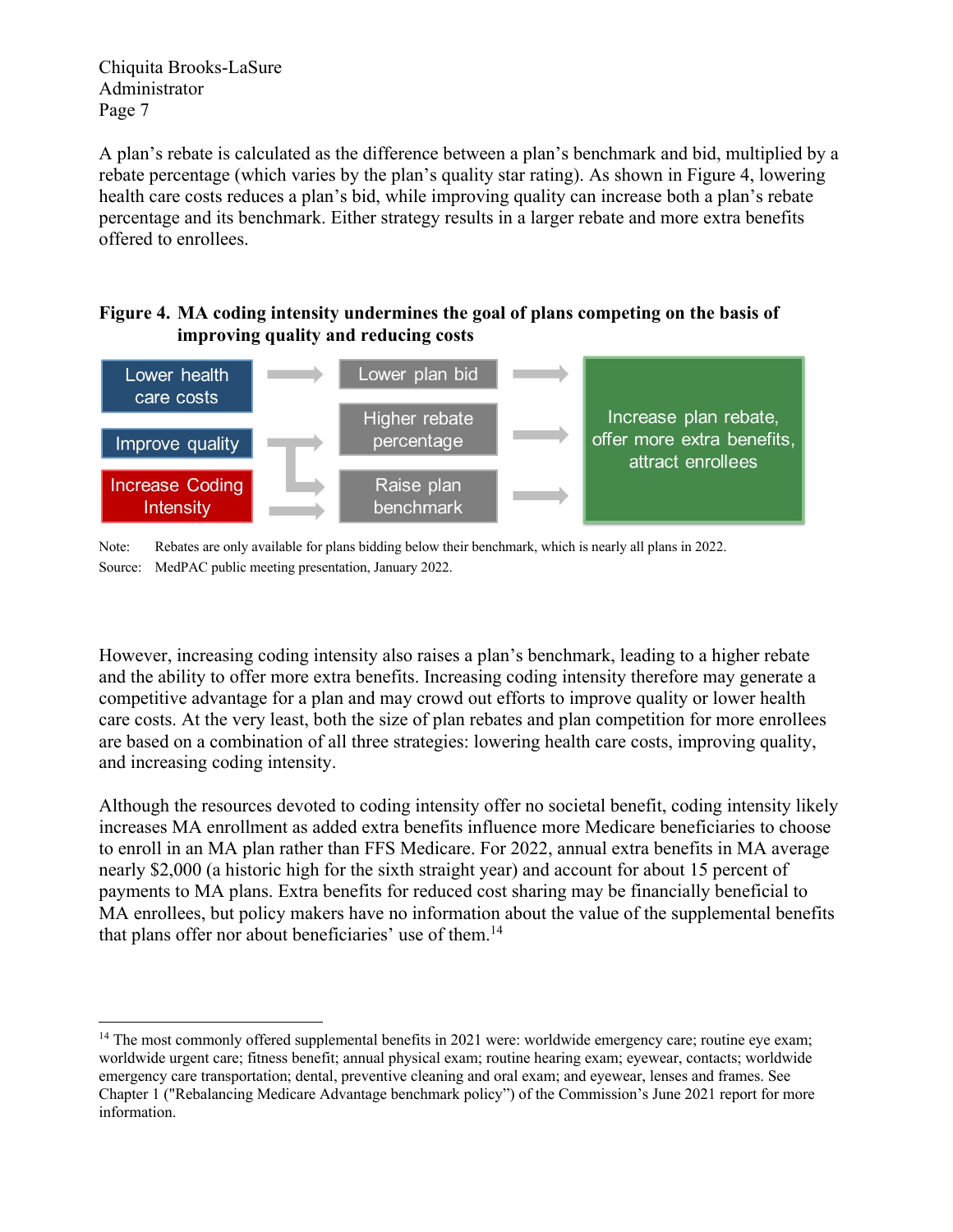## **MedPAC's approach to addressing coding intensity**

The Commission strongly believes that Medicare should share in the savings associated with MA, the same standard we apply when making recommendations about payment rate updates in FFS Medicare. In March 2016, we recommended a multipronged approach that would address overpayments to MA plans, improve the equity of payments net of the coding intensity adjustment across MA contracts, and encourage competition based on improving quality and reducing costs. The recommendation, which would replace the existing mandatory minimum coding intensity adjustment, has three parts:

- Develop a risk adjustment model that uses two years of FFS and MA diagnostic data,
- Exclude diagnoses that are documented only on health risk assessments from either FFS or MA, and then
- Apply a coding adjustment that fully accounts for the remaining differences in coding between FFS Medicare and MA plans.

MedPAC's overall strategy is to first address the underlying causes of coding intensity. Two primary sources of coding intensity are inconsistent coding across years in FFS Medicare and MA plans' use of health risk assessments.

Most diagnoses used to set the weights in the CMS–HCC risk adjustment model come from physician or outpatient claims, which, in FFS Medicare, are paid based on procedure codes. Diagnoses that appear on these claims reflect the condition with which the patient is presenting at the time of service, and thus the provider's expectation of what they will be paid by Medicare for treating a patient with that condition. Under FFS, providers have little financial incentive to add diagnoses to the claim if they were not addressed by the provider during the encounter that is the basis for the claim. In contrast, MA plans have a significant financial incentive to code as many diagnoses during an encounter as possible and to develop the institutional infrastructure to collect and maintain these codes over time. Research has shown that many plans have responded to this incentive by pursuing multiple approaches to collect diagnoses (e.g., in-home health risk assessments, chart reviews, provider pay-for-coding incentives) and document all possible codes in each year. For MA payments to be accurate, diagnoses must be coded with the same intensity in both FFS Medicare and MA.

MA plans' use of health risk assessments also contributes to coding intensity. Beneficiaries in both MA and FFS may have health risk assessments. (In FFS, most health risk assessments are provided as part of an annual wellness visit.) However, during these assessments, MA plans are far more likely to document diagnoses that are not being actively treated. We reported in 2016 that about 30 percent of the HCCs documented through health risk assessments for MA enrollees were not treated during the year, compared with about 6 percent of diagnoses that were documented through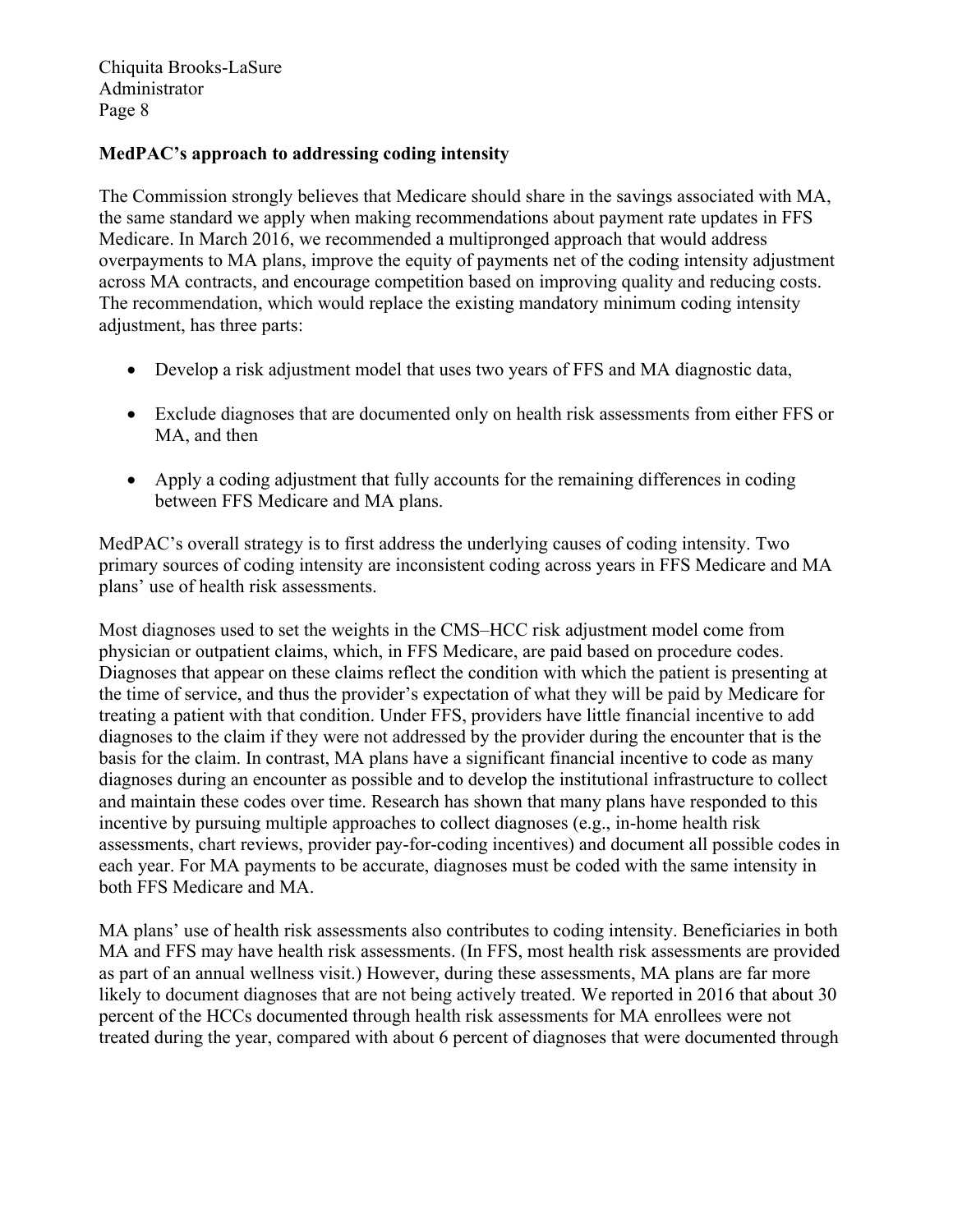these assessments for FFS enrollees.<sup>15</sup> Further, our analysis and a study by the Office of Inspector General (OIG) found that use of health risk assessments varies significantly across MA contracts.<sup>16</sup>

A third source of coding intensity—which we did not address in our 2016 recommendation because the data were not available at the time—is the use of chart reviews in MA. A recent analysis from OIG indicates that use of chart reviews is a significant driver of both MA coding intensity and the variation in coding intensity across MA contracts.17

In 2017, OIG found that health risk assessments and chart reviews combined accounted for \$9.6 billion in payments to MA plans.<sup>18</sup> Based on OIG's findings, we estimate that in 2017 health risk assessments and chart reviews were responsible for about two-thirds of the greater coding intensity in MA, generating 4.6 percent of total payments to MA plans that year.<sup>19</sup>

Using two years of diagnostic data would improve the accuracy of both FFS and MA diagnostic information and would reduce year-to-year variation in documentation. We note that the 21st Century Cures Act (the Cures Act) codifies the Secretary's authority to use two years of diagnostic data in MA risk adjustment, stating that, for 2019 and subsequent years, "the Secretary may use at least two years of diagnosis data." However, CMS did not take this step in any of the rulemaking that implemented the Cures Act provisions.

At the same time, excluding diagnoses documented only through health risk assessments from risk adjustment calculations would ensure that only diagnoses that were both documented on an assessment *and* associated with medical treatment would count toward risk adjustment. We note that MA plans could still conduct health risk assessments and document diagnoses as a way to identify conditions, coordinate care, and improve outcomes. Though it was not part of our 2016 recommendations, eliminating chart reviews as a source of diagnostic data for risk adjustment would be consistent with our overall approach.

<sup>15</sup> Medicare Payment Advisory Commission. 2016. *Report to the Congress: Medicare payment policy*. Washington, DC: MedPAC.

<sup>16</sup> Office of Inspector General, Department of Health and Human Services. 2020. *Billions in estimated Medicare Advantage payments from diagnoses reported only on health risk assessments raise concerns*. OEI-03-17-00471. Washington, DC: OIG.

<sup>17</sup> Office of Inspector General, Department of Health and Human Services. 2019. *Billions in estimated Medicare Advantage payments from chart reviews raise concerns*. OEI-03-17-00470. Washington, DC: OIG.

<sup>18</sup> Office of Inspector General, Department of Health and Human Services. 2021. *Some Medicare Advantage companies leveraged chart reviews and health risk assessments to disproportionately drive payments*. Washington, DC: OIG.

<sup>&</sup>lt;sup>19</sup> We estimate that MA coding intensity accounted for about 7.1 percent, or \$14.8 billion of the \$209 billion Medicare paid MA plans in 2017.